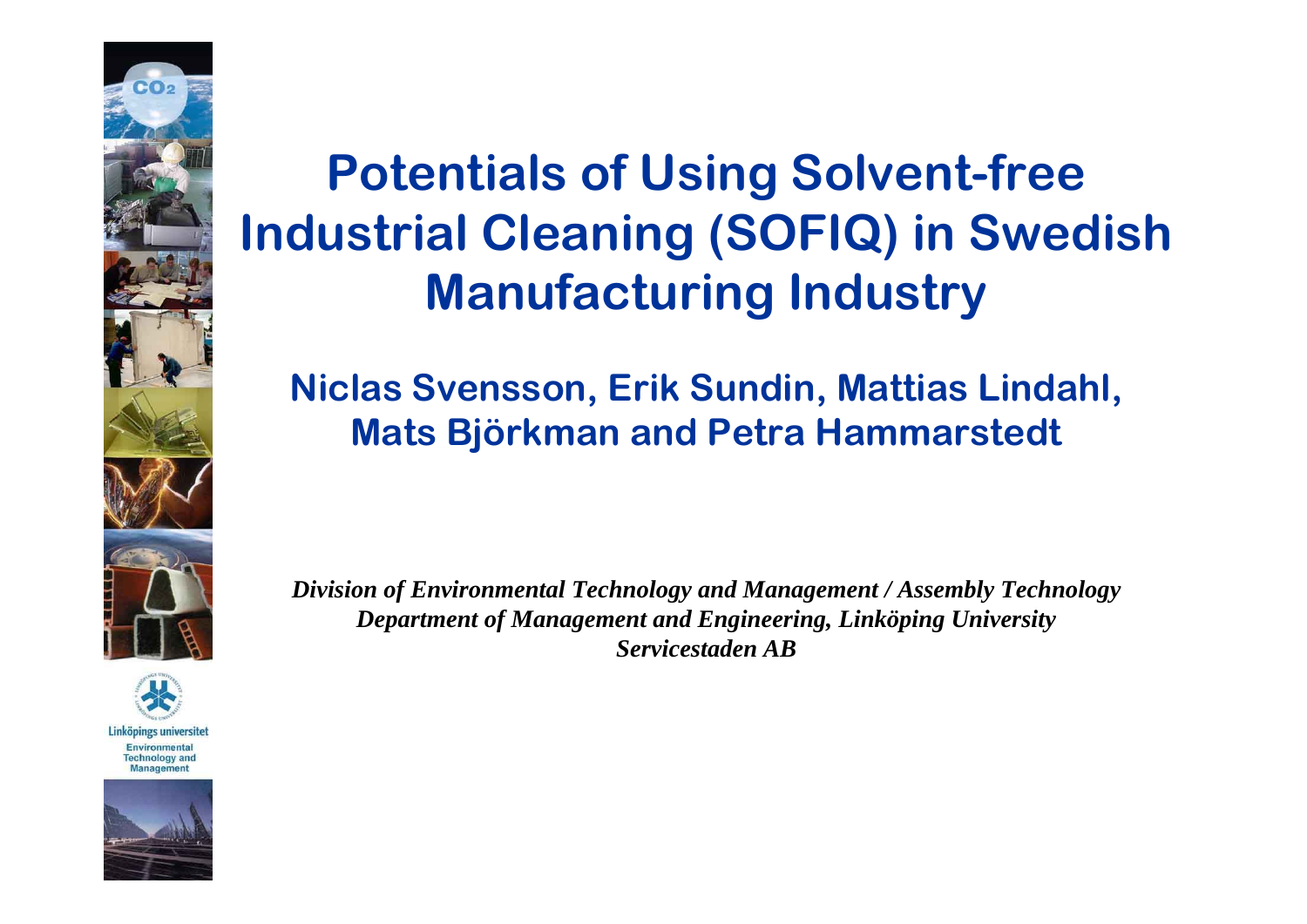

# Solvent-Free Industrial Cleaning (SOFIQ)

Cleaning machine parts with ultra-clean water





Linköpings universitet Environmental **Technology and** Management





Linköpings universitet **TEKNISKA HÖGSKOLAN** 







STIFTELSEN för **STRATEGISK FORSKNING**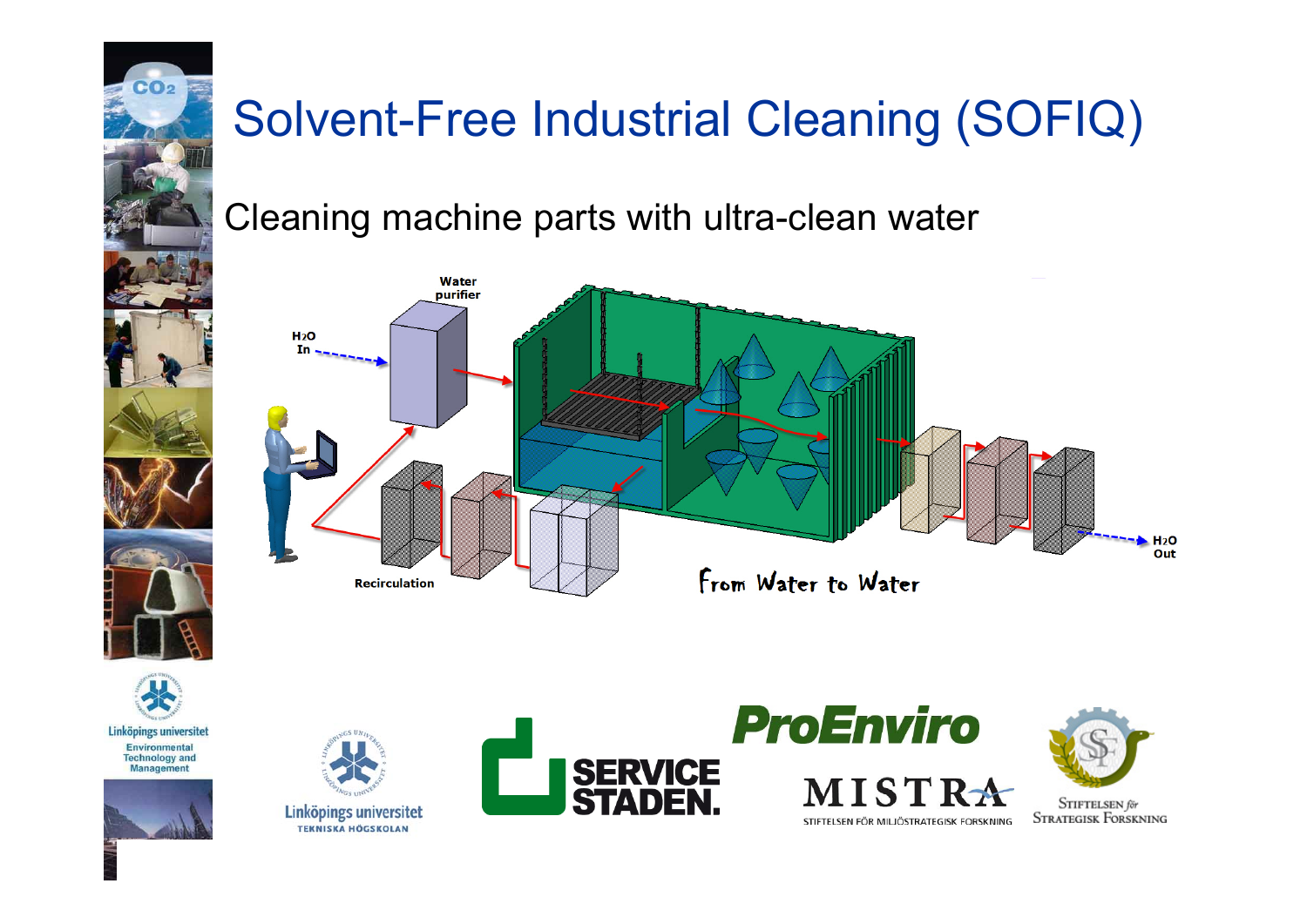







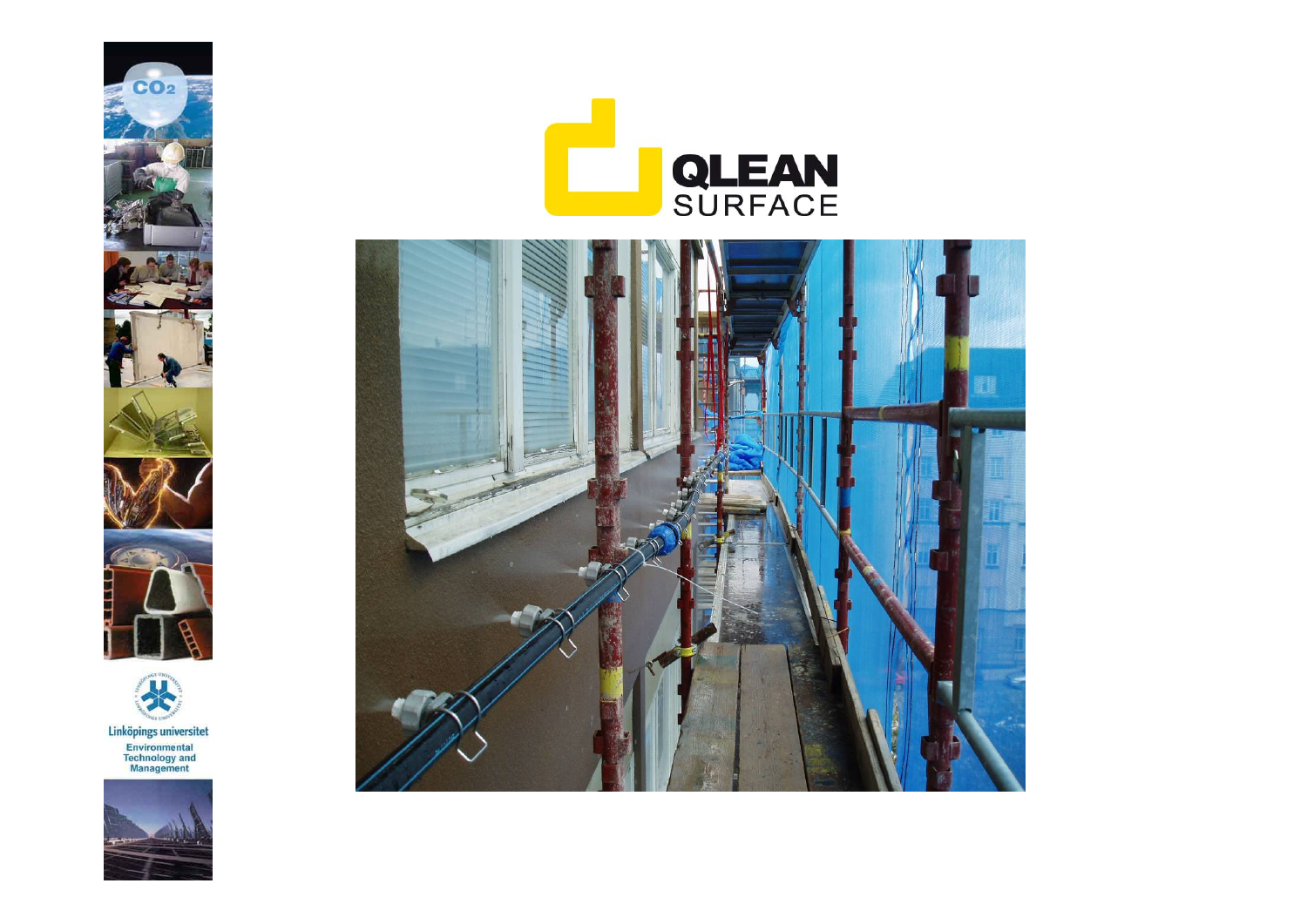

### **Example of cleaning result**





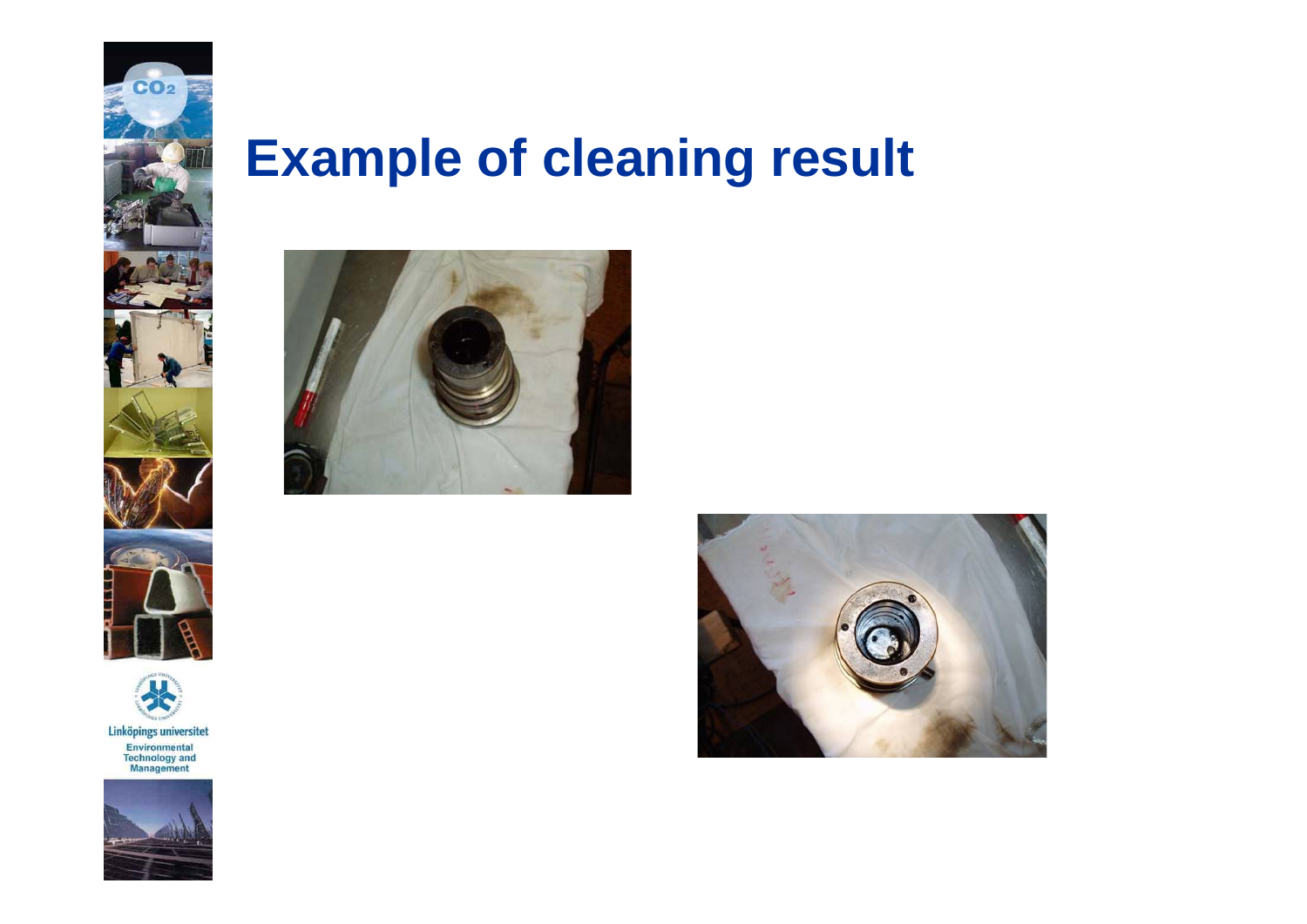

### Environmental Potential

- •Less chemicals used in cleaning process
- •Better working environment
- •Reduction of hazardous waste
- •Reduction of energy use
- • Avoid upstream environmental pressure
	- decrease of process emissions
	- decrease of transportation of chemicals and waste



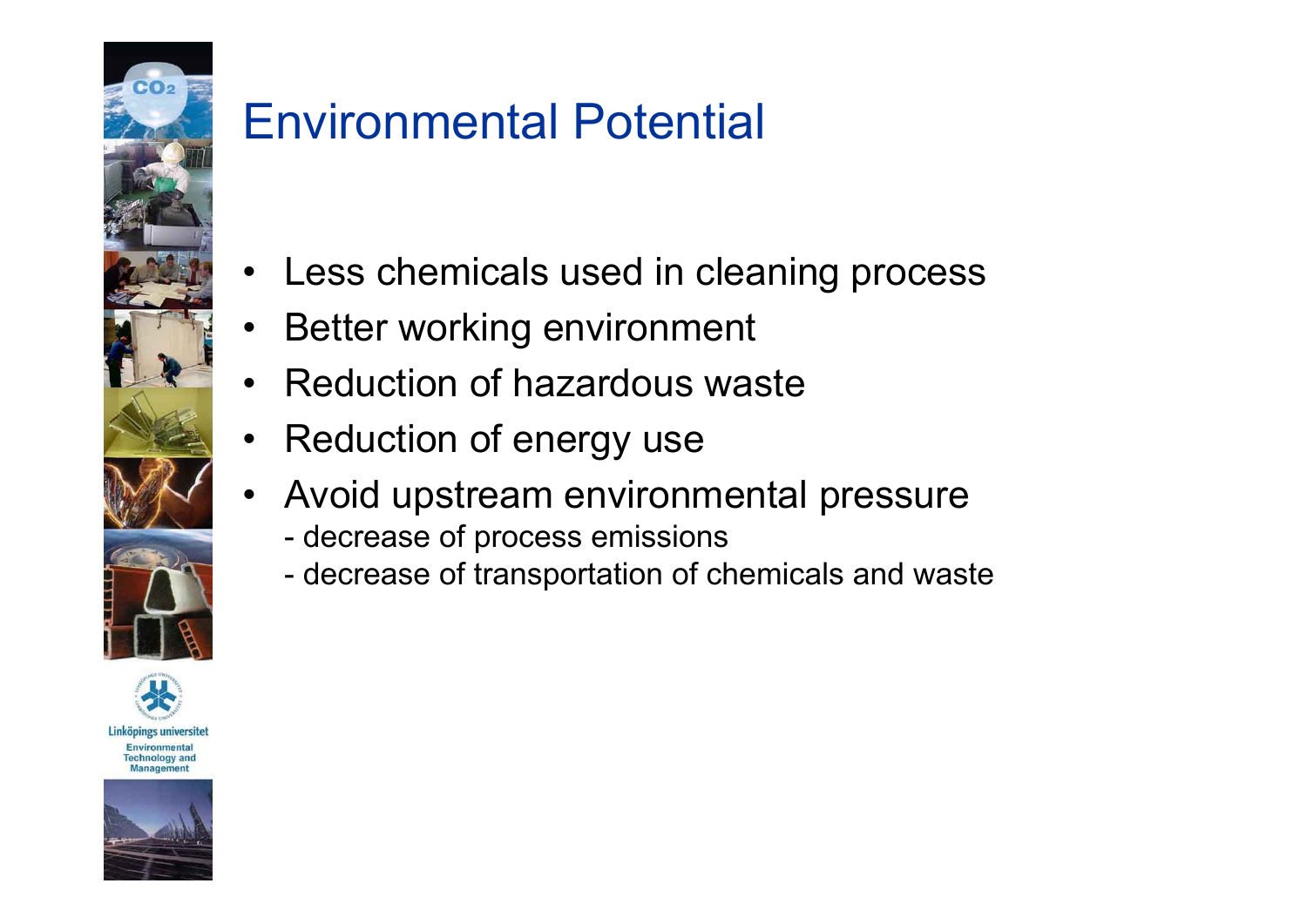# **Potential Environmental Benefitsexample cleaning of circuit boards (1)**

- • Enhanced cleaning results regarding flux materials
- • Better process results in the laquering process
	- $-$  Longer life time of circuit boards
- $\bullet$  No chemicals needed
	- $-$  Less transports of chemicals
	- $-$  No transports of hazardous materials



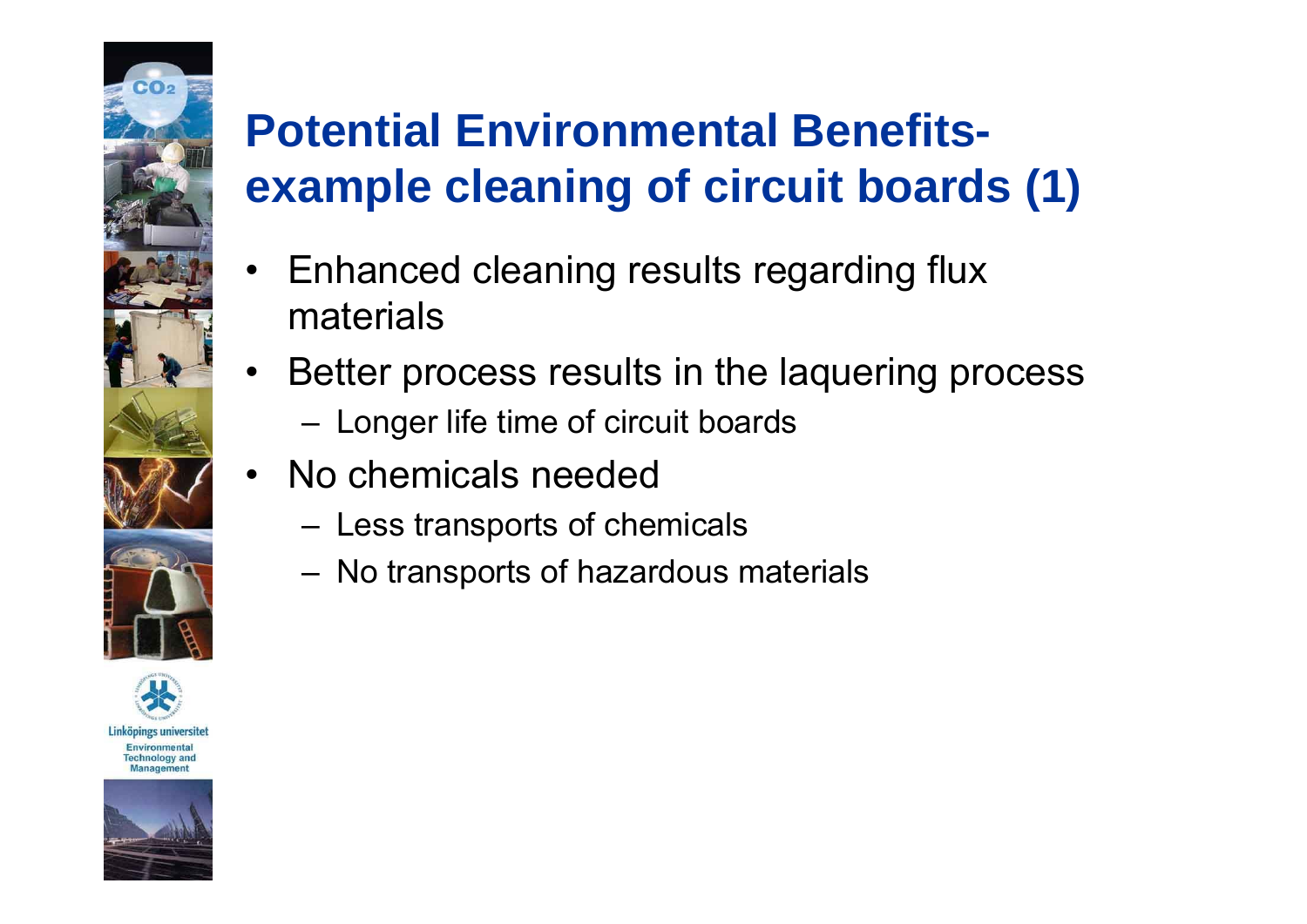# **Potential Environmental Benefitsexample cleaning of circuit boards (2)**

#### Cleaning process before:

- ••  $\,$  8 min cleaning, heated to 60 $^{\circ} \mathsf{C}$ 
	- 7 l Aqueous Batch Cleaner used for 100 cleaning cycles
	- Used water collected as hazardous waste
- • Rinsing in de-ionised water until certain parameters fulfilled, normally 7 times= 100l water
- •• Drying 30 min with hot-air at 65 $^{\circ} \mathsf{C}$





Linköpings universitet Environmental **Technology and** Managemen

•



#### Cleaning with SOFIQ

- ••  $\,$  2 min cleaning with old Ultra-clean water at 20 $^{\circ}$ C  $\,$
- • Rinsing 5 times with newly produced Ultra-clean water= 75l Ultra-clean water
- Drying 30 min with hot-air at 65 $^{\circ}$ C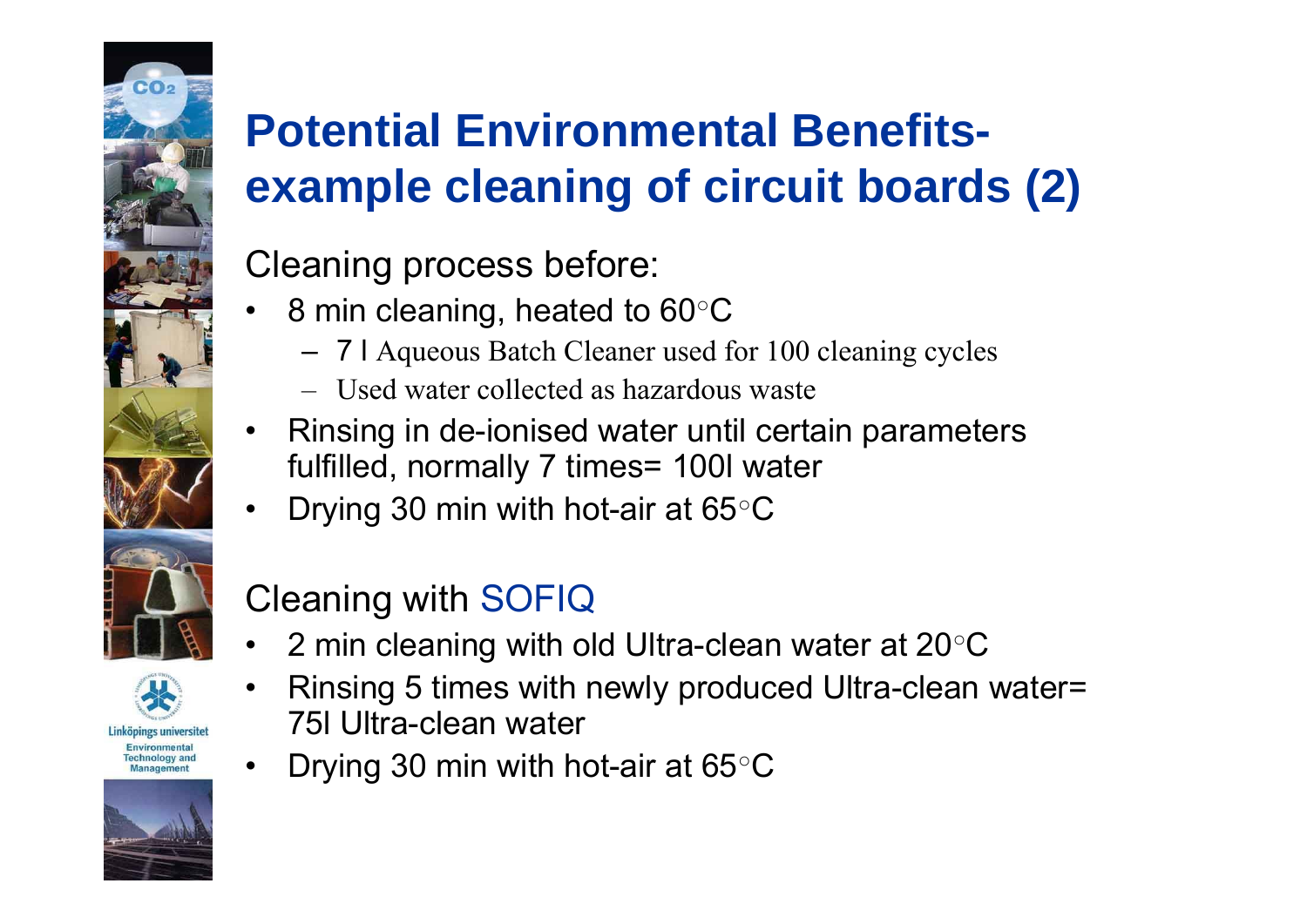### **Preliminary results- Global Warming Potential per washing cycle**

 $CO<sub>2</sub>$